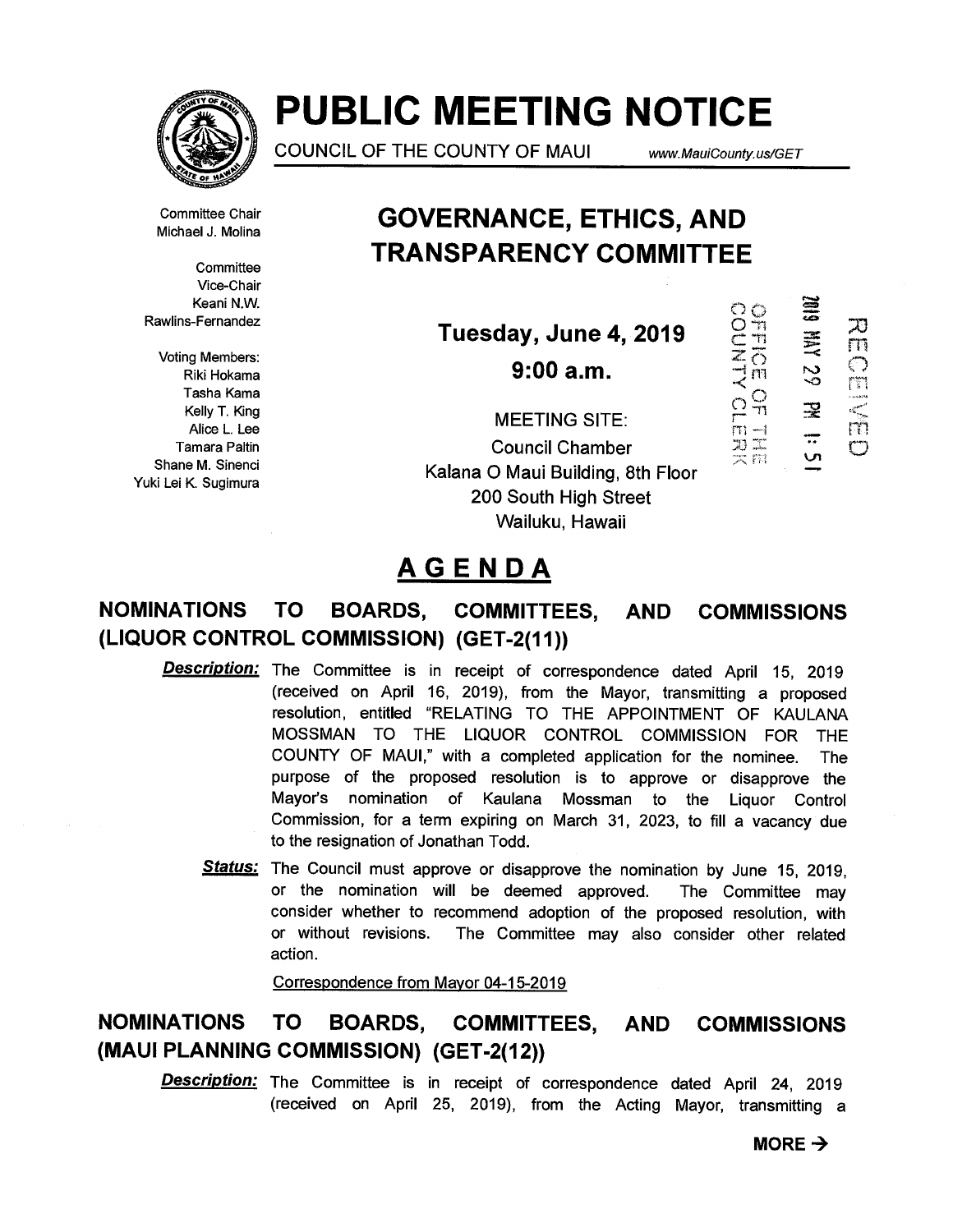proposed resolution, entitled "RELATING TO THE APPOINTMENT OF DALE THOMPSON TO THE MAUI PLANNING COMMISSION," with a completed application for the nominee. The purpose of the proposed resolution is to approve or disapprove the Mayor's nomination of Dale Thompson to the Maui Planning Commission, for a term expiring on March 31, 2020, to fill a vacancy due to the resignation of Lawrence Hudson.

**Status:** The Council must approve or disapprove the nomination by June 24, 2019, or the nomination may be deemed approved. The Committee may consider whether to recommend adoption of the proposed resolution, with or without revisions. The Committee may also consider other related action.

Correspondence from Acting Mayor 04-24-2019

### **NOMINATIONS TO BOARDS, COMMITTEES, AND COMMISSIONS (SALARY COMMISSION) (GET-2(13))**

- **Description:** The Committee is in receipt of correspondence dated April 24, 2019 (received on April 25, 2019), from the Acting Mayor, transmitting a proposed resolution entitled "RELATING TO THE APPOINTMENT OF PAUL KAILIPONI TO THE SALARY COMMISSION," with a completed application for the nominee. The purpose of the proposed resolution is to approve or disapprove the nomination of Paul Kailiponi to the Salary Commission, for a term expiring on March 31, 2020, due to the resignation of Teddy Espeleta.
	- **Status:** The Council must approve or disapprove the nomination by June 24, 2019, or the nomination will be deemed approved. The Committee may consider whether to recommend adoption of the proposed resolution, with or without revisions. The Committee may also consider other related action.

Correspondence from Acting Mayor 04-24-2019

### **NOMINATIONS TO BOARDS, COMMITTEES, AND COMMISSIONS (MAUI PLANNING COMMISSION) (GET-2(14))**

**Description:** The Committee is in receipt of correspondence of the following:

- 1. Correspondence dated and received on April 29, 2019, from the Mayor, transmitting a proposed resolution relating to the appointment of Lorraine Sablas to the Maui Planning Commission, with a completed application for the nominee.
- 2. Correspondence dated May 24, 2019, from the Department of the Corporation Counsel, transmitting a revised proposed resolution entitled "RELATING TO THE DESIGNATION OF LORRAINE SABLAS AS THE NATIVE HAWAIIAN TRADITIONAL AND CUSTOMARY PRACTICES EXPERT TO THE MAUI PLANNING COMMISSION." The purpose of the revised proposed resolution is to designate Lorraine Sablas as the Native Hawaiian Traditional and Customary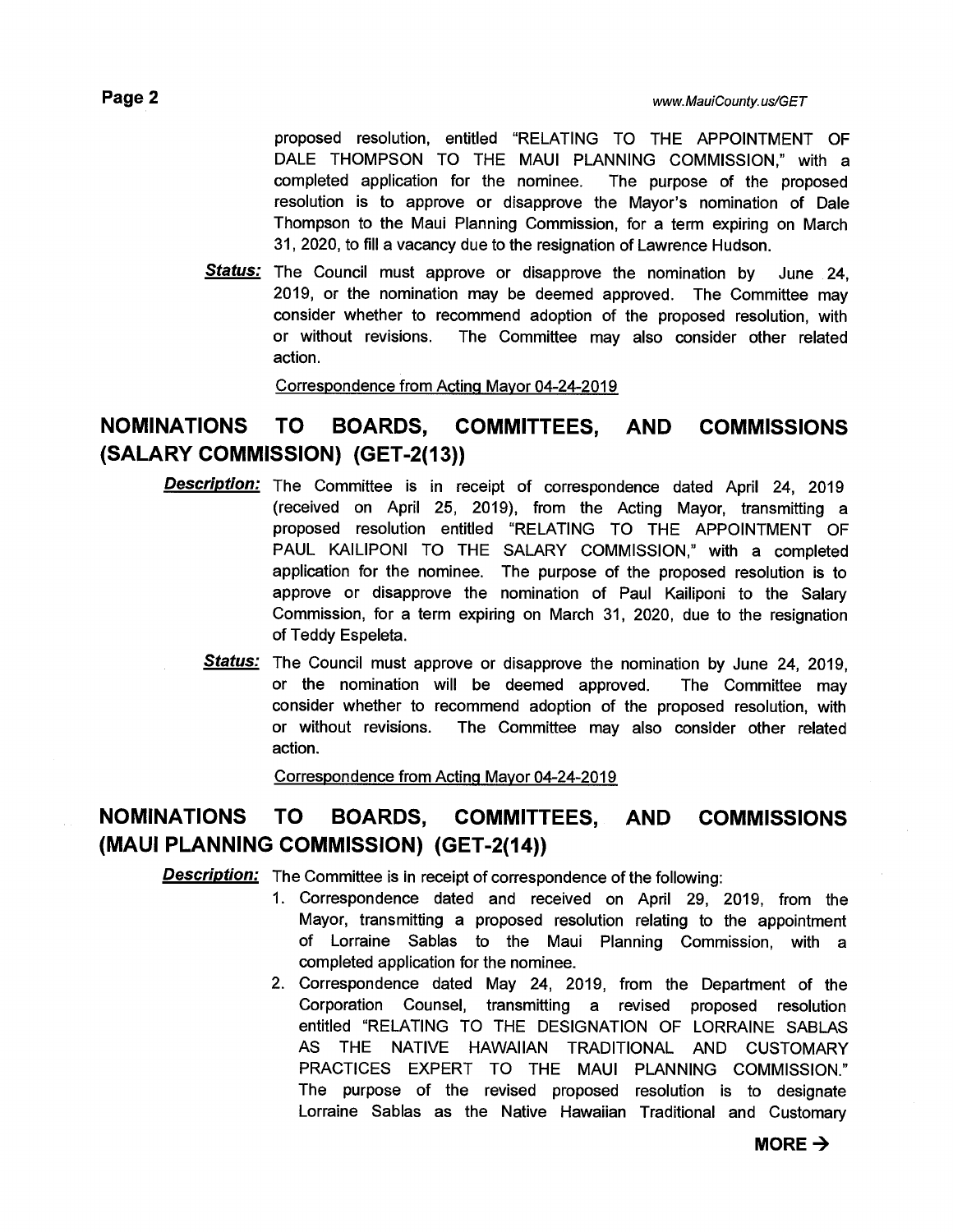Practices Expert to the Maui Planning Commission, pursuant to Section 2.28.070, Maui County Code, for a term expiring on March 31, 2023, to fill a vacancy due to the resignation of Alalani Hill.

**Status:** The Council must approve or disapprove the nomination by June 28, 2019, or the nomination will be deemed approved. The Committee may consider whether to recommend adoption of the revised proposed resolution, with or without further revisions. The Committee may also consider other related action.

> Correspondence from Mayor 04-29-2019 Correspondence from Corporation Counsel 05-24-2019

## **NOMINATIONS TO BOARDS, COMMITTEES, AND COMMISSIONS (MAUI COUNTY CULTURAL RESOURCES COMMISSION) (GET-2(15))**

- **Description:** The Committee is in receipt of correspondence dated and received on April 29, 2019, from the Mayor, transmitting a proposed resolution, entitled "RELATING TO THE APPOINTMENT OF KAAPUNIALIIONALANIKI'EKI'E AIWOHI TO THE MAUI COUNTY CULTURAL RESOURCES COMMISSION," with a completed application for the nominee. The purpose of the proposed resolution is to approve or disapprove the Mayor's nomination of Kaapunialiionalaniki'eki'e Aiwohi to the Maui County Cultural Resources Commission, for a term expiring on March 31, 2020, to fill a vacancy due to the resignation of Christy Kajiwara Gusman.
	- **Status:** The Council must approve or disapprove the nomination by June 28, 2019, or the nomination will be deemed approved. The Committee may consider whether to recommend adoption of the proposed resolution, with or without revisions. The Committee may also consider other related action.

Correspondence from Mayor 04-29-2019

## **NOMINATIONS TO BOARDS, COMMITTEES, AND COMMISSIONS (URBAN DESIGN REVIEW BOARD) (GET-2(10))**

**Description:** The Committee is in receipt of the following:

- 1. Correspondence dated April 3, 2019 (received on April 4, 2019), from the Mayor, transmitting a proposed resolution relating to the appointment of Mandy Saito (Alternate - Engineer) to the Urban Design Review Board, with a completed application for the nominee.
- 2. Correspondence dated May 24, 2019, from the Department of the Corporation Counsel, transmitting a revised proposed resolution entitled "RELATING TO THE APPOINTMENT OF MANDY SAITO TO THE URBAN DESIGN REVIEW BOARD FOR THE COUNTY OF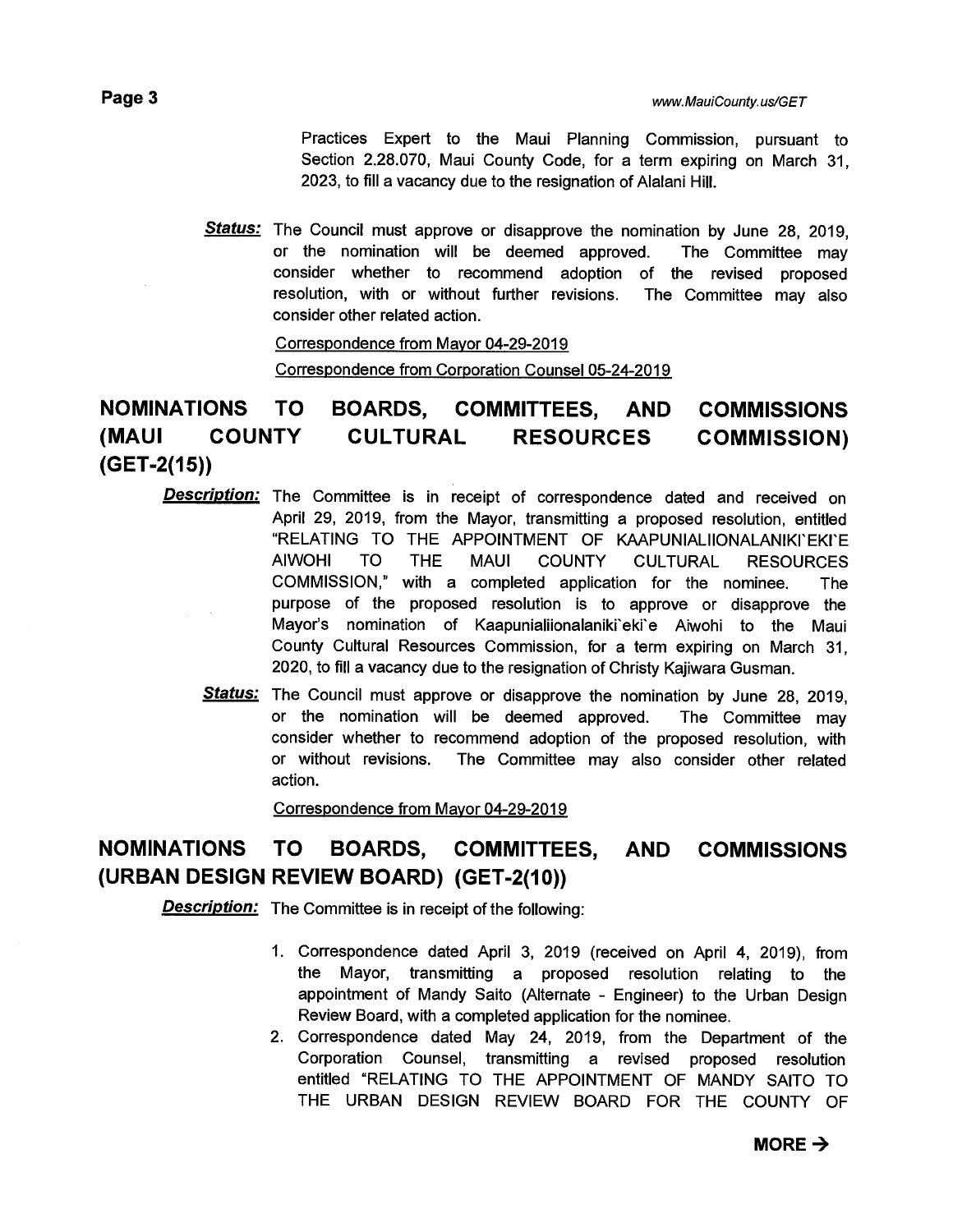MAUI." The purpose of the revised proposed resolution is to approve or disapprove the Mayor's nomination of Mandy Saito (Alternate - Engineer) to the Urban Design Review Board, for a term expiring on March 31, 2024, to fill a vacancy created when Darren Okimoto became a regular member.

**Status:** There is no time limitation for Council approval or disapproval of the nomination. The Committee may consider whether to recommend adoption of the revised proposed resolution, with or without further revisions. The Committee may also consider other related action.

#### Correspondence from Mayor 04-03-2019 Correspondence from Corporation Counsel 05-24-2019

## **LITIGATION MATTERS (SETTLEMENT AUTHORIZATION: COUNTY OF MAUI V. PEDRO TOLENTINO, JR., ET AL.; CIVIL 18-1-0124(1)) (GET-11(51))**

**Description:** The Committee is in receipt of the following:

- 1. Correspondence dated December 3, 2018, from the Department of the Corporation Counsel, requesting consideration of a proposed resolution to authorize settlement of County of Maui v. Pedro Tolentino, Jr., et al., Civil 18-1-0124(1), and transmitting a copy of the complaint. The complaint alleges violations of the Comprehensive Zoning Provisions in Title 19, Maui County Code, occurred on real property owned by one or both Defendants at 1017 Houston Street and 260 Ilima Place, Lanai City, Hawaii, and seeks an injunction to enforce compliance and payment of civil fines for the violations.
- 2. Correspondence dated May 24, 2019, from the Department of the Corporation Counsel, requesting consideration of a revised proposed resolution, entitled "AUTHORIZING SETTLEMENT OF COUNTY OF MAUI vs. PEDRO TOLENTINO, JR., ET AL., CIVIL NO. 18-1-0124(1)," and transmitting another copy of the complaint.
- **Status:** The Committee may consider whether to recommend adoption of the revised proposed resolution, with or without further revisions. The Committee may also consider the filing of the correspondence and other related action.
	- **Note:** With reference to this agenda item, one or more executive meetings are anticipated pursuant to Section 92-5(a)(4), Hawaii Revised Statutes, to consult with legal counsel on questions and issues pertaining to the powers, duties, privileges, immunities, and liabilities of the County, the Council, and the Committee.

Correspondence from Corporation Counsel 12-03-2018 Correspondence from Corporation Counsel 05-24-2019